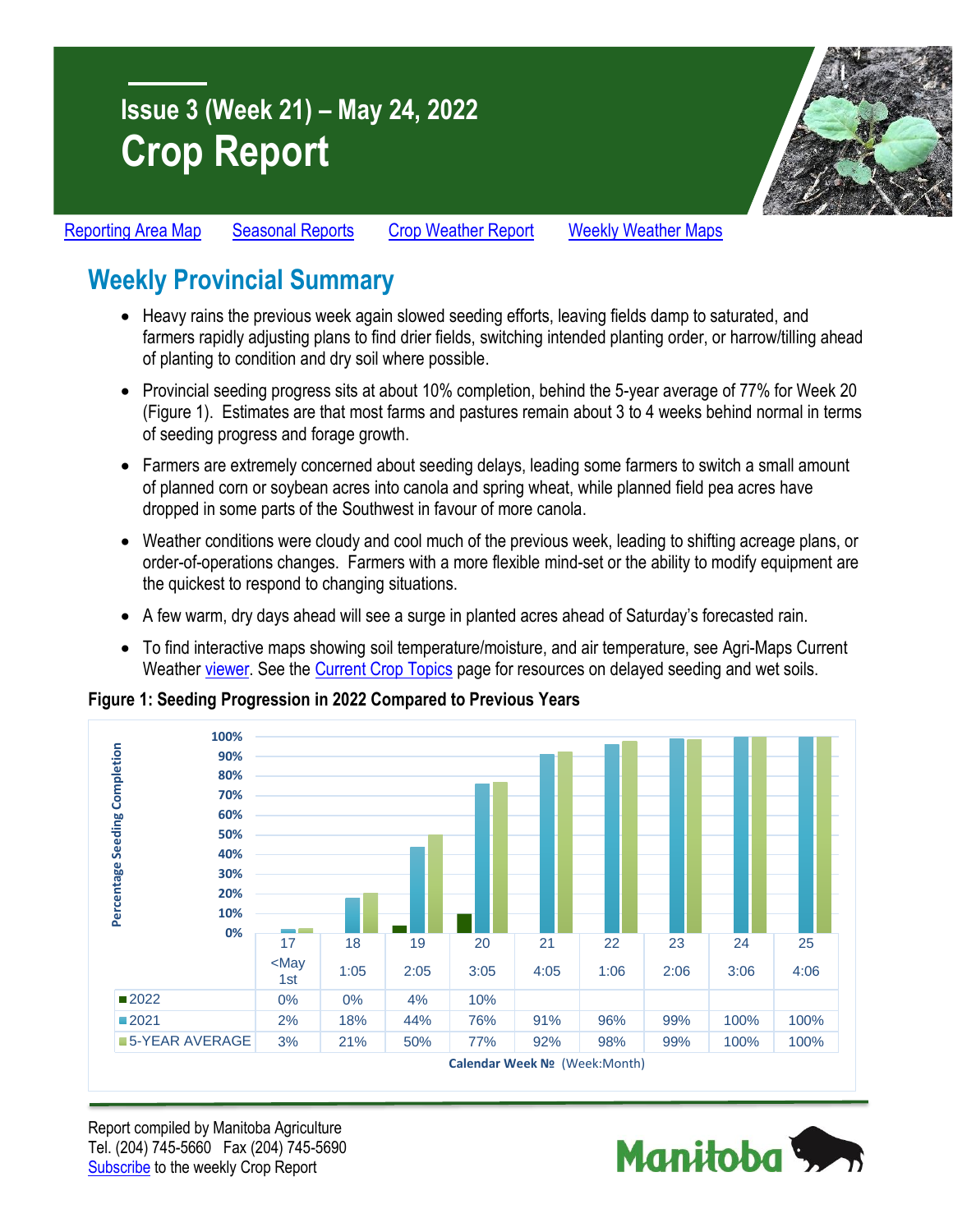### **Overview**

Substantial rains fell again late last week, with increasing precipitation as the showers moved north of the US border. Better drying weather arrived late Saturday, and some areas were able to resume seeding over the holiday weekend. Most soils across the province remain wet [\(Figure 2\)](https://www.gov.mb.ca/agriculture/weather/pubs/soil-moisture-30cm.pdf), forcing farmers to seed whatever crop they can on their driest ground. Farmers are prioritizing corn, field peas, soybeans, potatoes, and dry edible beans ahead of spring wheat or canola, considering the soon-approaching insurance coverage seeding date deadlines on the listed crops. Some broadcast canola seeding has occurred, while farmers are attempting to dry ground using shallow tillage or harrowing in preparation for all crops.

No part of agro-Manitoba has received less than 131% of normal rainfall for the period of April 12 to May 22, while large parts of Central and Eastern Manitoba have had over 260% of normal rain during that time (Figure 3). Extremely wet conditions have impacted local infrastructure, making roads soft or impassable, as well as washing out culverts and bridges in some instances.

### **Percent of Normal Accumulated** Top 0-30 cm Soil Moisture **Precipitation** May 23, 2022 April 12 - May 22, 2022 % Normal **Moisture Condition Precipitation** ional soil moisture on May 23<br>relative to Field Capacity  $< 170$  (min 131) Very Dry  $170 - 200$ Dry  $200 - 230$ Optimal  $230 - 260$ Wet  $260 - 290$ Very Wet  $> 290$  (max 323)

### Figure 2: Topsoil Moisture Condition Figure 3: April 12-May 22 Percent of Normal Precip.

### **Cereals**

- A shift in producer mentality has many farmers prioritizing corn, field pea, soybean, and dry bean acres over spring cereals, unless ground conditions are favourable.
- Some winter cereals in the Central region were planted as ground cover, but have survived well and are being kept as commodity crops, with top-dress fertilizer application wrapping up this week.
- Winter cereal crops that were not underwater are growing quickly with recent warmer weather and crops that sat underwater for an extended period have not fared as well, and will require reseeding.

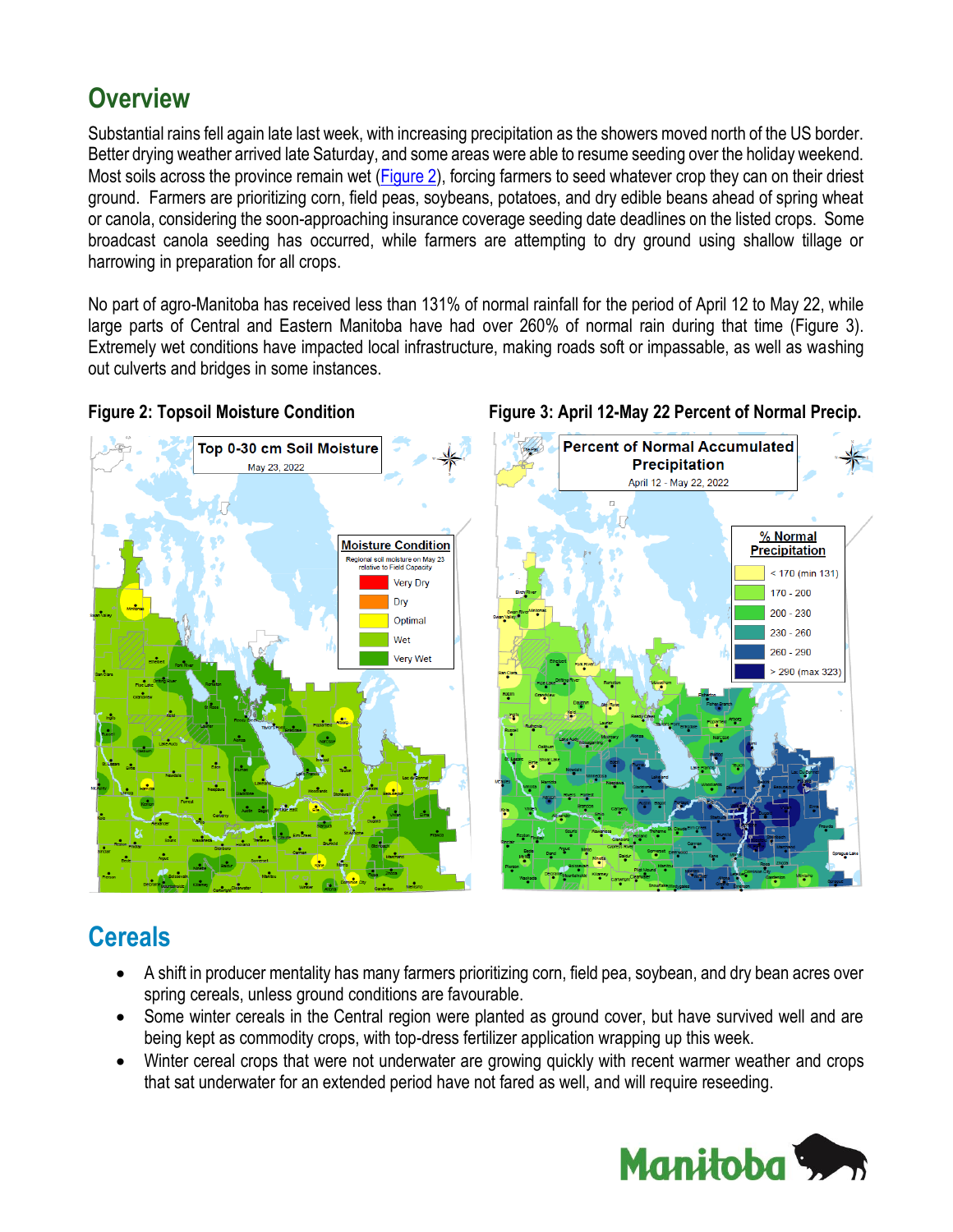- Farmers are pushing to complete a significant amount of seeding and land preparation this week, in advance of Saturday's forecasted rain.
- Volunteer canola is widespread on many fields, and moving into the first true leaf. Herbicide control will be needed shortly, and farmers are using light tillage to disturb many emerging weeds while drying out soil surfaces to support seeding operations.
- The earliest wheat and corn fields are about to emerge, germination has been rapid in most cases with soil temperatures warmer than air, buffered by water in the soil.
- Farmers face significant pressure to plant silage corn prior to the May 31<sup>st</sup> crop insurance deadline in all regions. They may be switching to a small grain cereal to be used as greenfeed if delayed further.

### **Oilseeds**

- Herbicide allocation of Liberty 150SN (*glufosinate*) has some growers considering a pre-seed or preemergence weed control pass on canola fields – saving reduced Liberty supplies for a single in-crop application.
- Canola crops are being seeded where soil conditions permit, with acres planted rising in the Southwest Region and west of the Escarpment, as farmers in the Red River Valley and Eastern Manitoba focus on corn, peas, or soybeans.
- Some canola is being broadcasted using custom floaters or Valmar units, and harrowed or coultered in. Custom application broadcast equipment is in very high demand.
- Broadcast or aerial seeded canola must be incorporated via mechanical means on or before the seeding [deadline,](https://www.masc.mb.ca/masc.nsf/crop_seeding_deadlines.html) and must fully establish in order to be eligible for AgriInsurance.
- No reports of sunflower acres planted to date.
- Soybean planting progress has made a relative jump in the past three days, with many ag retail locations treating seed and farmers planting as fast as possible.
- Few farmers have switched out of soybeans into shorter season crops, since soybeans are chosen by their relative maturity, appropriate for their growing location, while switching from corn or field peas into canola is more common.
- Flea beetle feeding has been observed on rapidly emerging volunteer canola.

### **Pulses**

- Soybean planting has become a higher priority than many cereal crops, as seeding deadlines are approaching.
- MASC has permanently moved deadlines for full-coverage insurance on soybean seeding back to June 8 (Area 1), June 4 (Areas 2 and 3).
- Field pea acres have been cut back in the Boissevain area, as producers think they will not have enough time to seed and still obtain favourable yields. Other areas still progress with pea seeding, but will switch out if not in the ground by June 1st.
- Pre-emergent herbicide passes are ongoing, where fields support ground sprayers, on peas and some soybeans.
- Wild oats, volunteer canola, kochia, foxtail barley, and wild buckwheat are the most prevalent weeds.
- Some dry edible bean crops have been treated and planted; more progress is expected to ramp up and near completion on lighter, drier ground by the end of the week.

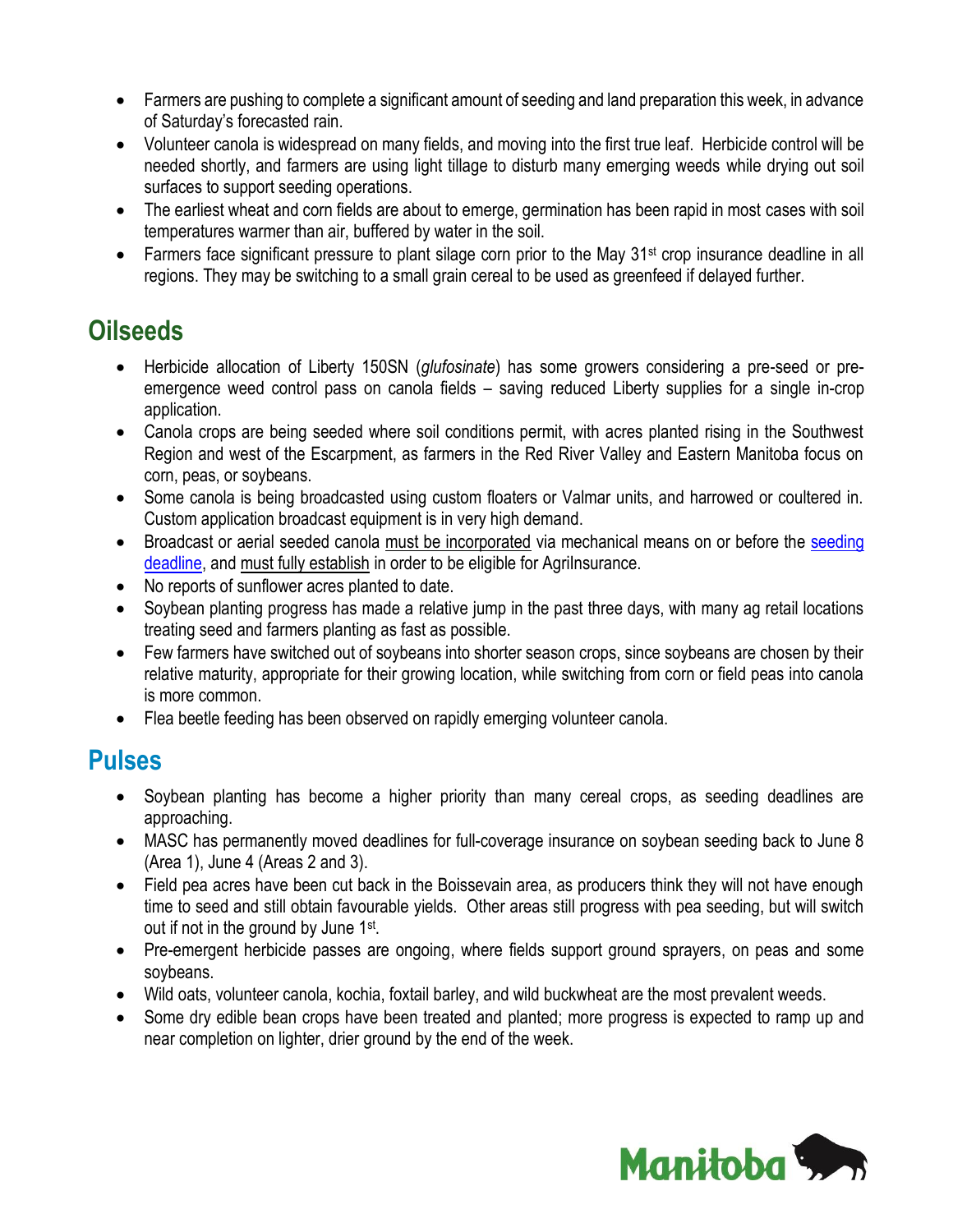## **Forages & Livestock**

### **Forages**

- Top-dress fertilizer applications have been made on some hayfields.
- Pastures growth is slow due to cool overnight temperatures, but should improve with this week's forecasted sun and heat.
- Native hay, alfalfa, and grasses are growing well.
- Nearly all regions of the province remain short on feed supplies, and remaining overwinter supplies are being stretched thin by delaying cattle from turn-out to pasture with wet conditions and limited new growth.
- Some pastures have been sacrificed to provide some feed for turned-out cattle, with supplemental feed.
- Pasture growth is estimated to be about 2 weeks behind normal.

### **Livestock**

- Cattle are being turned out to pastures that are dry enough to support animals without damaging pastures, but supplemental feeding is required in most cases.
- Paddock and winter-feeding areas are very wet and muddy, compromising calf health and leading to increased mortality due to pneumonia and diarrhea.
- All creeks, streams, dugouts, and sloughs have refilled to capacity.

### **Regional Comments**

### **Southwest**

Better weather arrived over the weekend, restarting seeding in most parts of the region after heavy rainfall soaked fields the previous week. Farmers are cautious in moving machinery onto untested fields, with many wet spots remaining near sloughs and river flats. Seeding is a combination of traditional drilling and broadcasting small oilseeds, in an effort to seed as quickly as possible. Approximately 20% of peas and cereal crops are planted, with canola further behind. Regional seeding progress sits at 10% complete across all crop acres.

#### **Northwest**

Cool and wet weather the previous week continued to halt progress. Dauphin and Grandview received the most rain at 48 mm for the week, and have seen minimal seeding progress. Planting progress has been most advanced in the Swan Valley and Roblin areas, where wheat is approximate 10% seeded, and field peas are about 18% done.

Some fields that had been flooded required debris cleanup. Gully erosion occurred in some fields near the Duck Mountains, notably near Ethelbert, washing out large portions, clearing topsoil, and leaving only glacial till substrate behind.

#### **Central**

Seeding progress remains highly variable across the region, with pockets approaching 80% complete, while others, only a few miles away, have not yet started. Carman area and north is approximately 25% complete, while Altona area is just starting to broadcast fertilizer. Pilot Mound to Cartwright area has just started planting (about 2% complete), while Holland area sits at approximately 5% done. The regional average sits at approximately 12% seeded.

Farmers are planting wherever fields conditions allow, and progressing at a good pace considering the late spring. A mix of crops are sown across the region, with priority going to finish planting corn, potatoes, oats, and soybeans where possible. Producers are working around wet, low-lying areas, and will see an uptick in progress by mid-week.